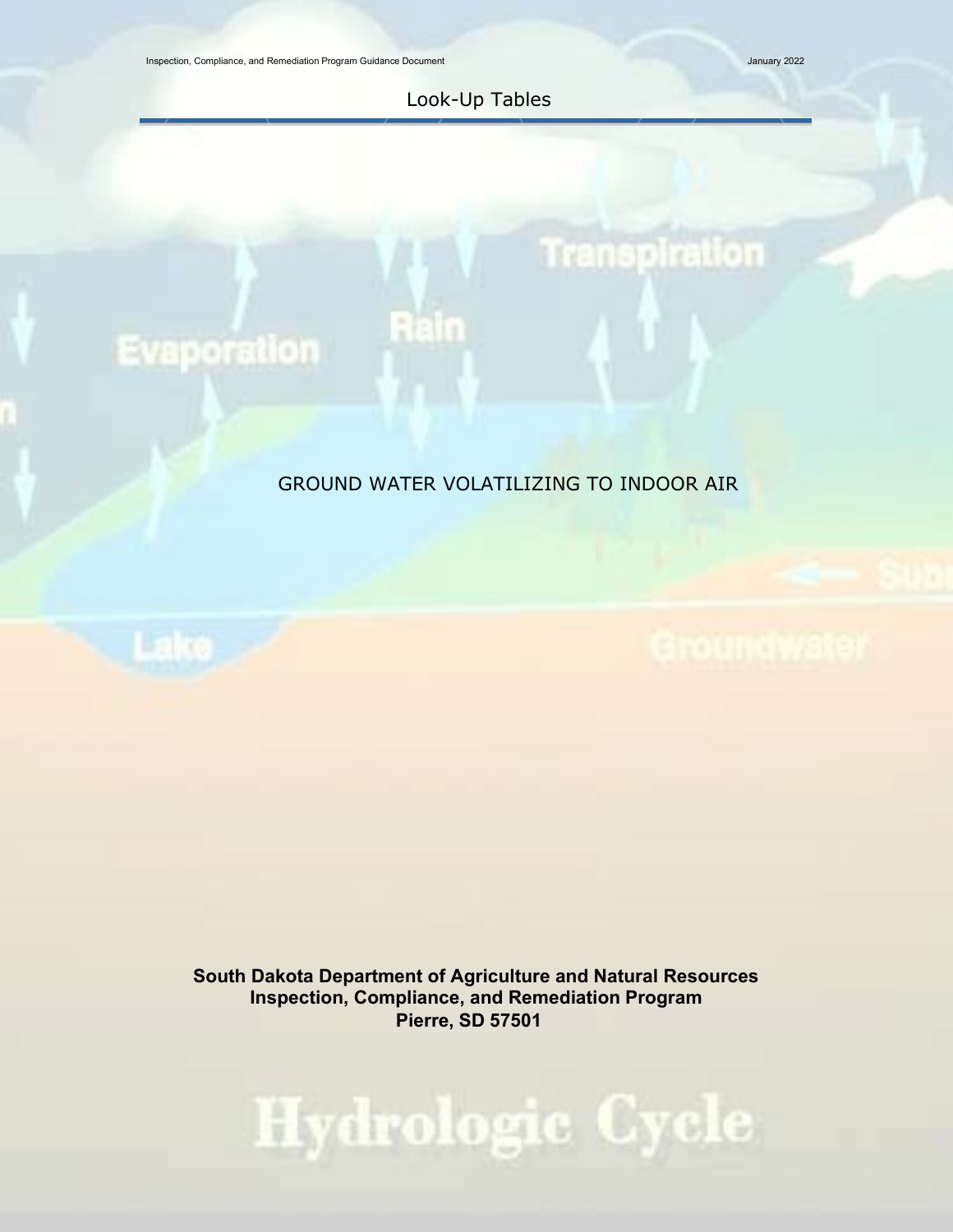#### **\*TABLE 1 - GROUND WATER SIX INCHES TO LESS THAN FIVE FEET BELOW GROUND SURFACE**

| Residential Building < 1,200 square feet          | <b>Sand to Clayey Sand</b> | <b>Sandy Silt to Clayey Silt</b> | <b>Sandy Clay to Clay</b> |
|---------------------------------------------------|----------------------------|----------------------------------|---------------------------|
| Benzene (mg/L)                                    | 1.8                        | 1.8                              | 2.1                       |
| Toluene (mg/L)                                    | 230                        | 240                              | 270                       |
| Ethyl Benzene (mg/L)                              | **>170                     | **>170                           | **>170                    |
| Xylenes (mg/L)                                    | ** $>200$                  | ** $>200$                        | ** $>200$                 |
| Naphthalene (mg/L)                                | ** $>31$                   | ** $>31$                         | ** $>31$                  |
| Methyl Tertiary Butyl Ether (mg/L)                | 19,000                     | 19,000                           | 19,000                    |
| Residential Building > 1,200 square feet          | <b>Sand to Clayey Sand</b> | <b>Sandy Silt to Clayey Silt</b> | <b>Sandy Clay to Clay</b> |
| Benzene (mg/L)                                    | 2.1                        | 2.2                              | 2.5                       |
| Toluene (mg/L)                                    | 280                        | 290                              | 320                       |
| Ethyl Benzene (mg/L)                              | **>170                     | ** $>170$                        | **>170                    |
| Xylenes (mg/L)                                    | **>200                     | ** $>200$                        | ** $>200$                 |
| Naphthalene (mg/L)                                | ** $>31$                   | ** $>31$                         | ** $>31$                  |
| Methyl Tertiary Butyl Ether (mg/L)                | 23,000                     | 23,000                           | 23,000                    |
|                                                   |                            |                                  |                           |
| Commercial Building < 1,200 square feet           | <b>Sand to Clayey Sand</b> | <b>Sandy Silt to Clayey Silt</b> | <b>Sandy Clay to Clay</b> |
| Benzene (mg/L)                                    | 7.3                        | 7.6                              | 8.6                       |
| Toluene (mg/L)                                    | ** $>520$                  | ** $>520$                        | **>520                    |
| Ethyl Benzene (mg/L)                              | ** $>170$                  | ** $>170$                        | ** $>170$                 |
| Xylenes (mg/L)                                    | **>200                     | ** $>200$                        | ** $>200$                 |
| Naphthalene (mg/L)                                | ** $>31$                   | $** > 31$                        | ** $>31$                  |
| Methyl Tertiary Butyl Ether (mg/L)                | **>48,000                  | **>48,000                        | **>48,000                 |
| <b>Commercial Building &gt; 1,200 square feet</b> | <b>Sand to Clayey Sand</b> | <b>Sandy Silt to Clayey Silt</b> | <b>Sandy Clay to Clay</b> |
| Benzene (mg/L)                                    | 8.9                        | 9.3                              | 10                        |
| Toluene (mg/L)                                    | ** $>520$                  | ** $>520$                        | ** $>520$                 |
| Ethyl Benzene (mg/L)                              | **>170                     | ** $>170$                        | $**$ >170                 |
| Xylenes (mg/L)                                    | **>200                     | **>200                           | **>200                    |

Naphthalene (mg/L) \*\*>31 \*\*>31 \*\*>31 Methyl Tertiary Butyl Ether (mg/L)

\* Values in this table are NOT to be used if both contaminated soil and contaminated ground water are present under a building

\*\*">" indicates risk-based target concentration greater than constituent solubility value; concentrations exceeding these levels are indicative of free phase product and free product removal is required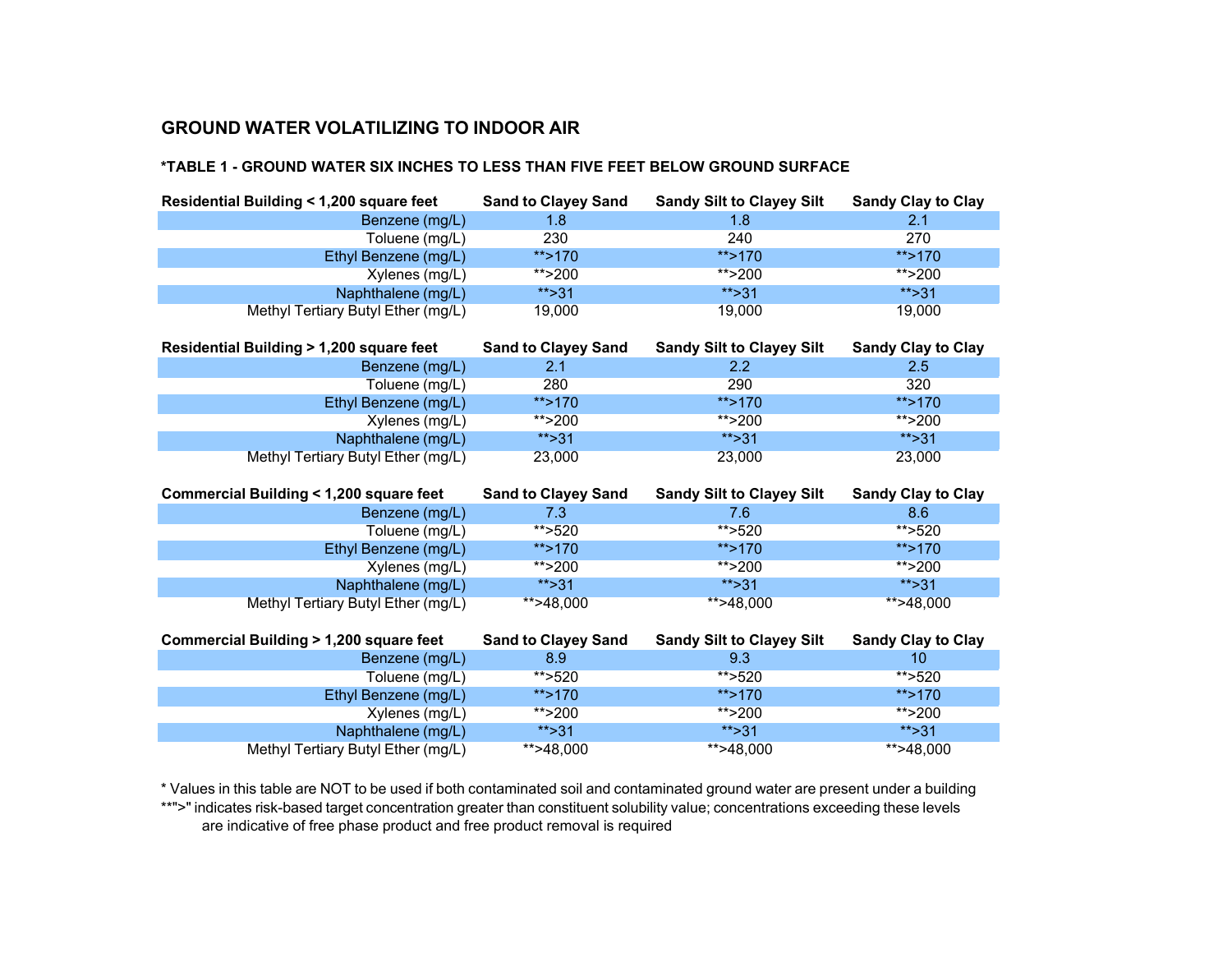Methyl Tertiary Butyl Ether (mg/L)

#### **\*TABLE 2 - GROUND WATER FIVE FEET TO LESS THAN TEN FEET BELOW GROUND SURFACE**

| Residential Building < 1,200 square feet          | <b>Sand to Clayey Sand</b>        | <b>Sandy Silt to Clayey Silt</b>        | <b>Sandy Clay to Clay</b>       |
|---------------------------------------------------|-----------------------------------|-----------------------------------------|---------------------------------|
| Benzene (mg/L)                                    | 1.8                               | 1.9                                     | 2.6                             |
| Toluene (mg/L)                                    | 230                               | 240                                     | 340                             |
| Ethyl Benzene (mg/L)                              | **>170                            | **>170                                  | **>170                          |
| Xylenes (mg/L)                                    | ** $>200$                         | ** $>200$                               | ** $>200$                       |
| Naphthalene (mg/L)                                | ** $>31$                          | ** $>31$                                | ** $>31$                        |
| Methyl Tertiary Butyl Ether (mg/L)                | 19,000                            | 19,000                                  | 20,000                          |
| Residential Building > 1,200 square feet          | <b>Sand to Clayey Sand</b>        | <b>Sandy Silt to Clayey Silt</b>        | <b>Sandy Clay to Clay</b>       |
| Benzene (mg/L)                                    | 2.2                               | 2.3                                     | 3.0                             |
| Toluene (mg/L)                                    | 280                               | 300                                     | 390                             |
| Ethyl Benzene (mg/L)                              | **>170                            | **>170                                  | **>170                          |
| Xylenes (mg/L)                                    | ** $>200$                         | ** $>200$                               | **>200                          |
| Naphthalene (mg/L)                                | ** $>31$                          | ** $>31$                                | ** $>31$                        |
| Methyl Tertiary Butyl Ether (mg/L)                | 23,000                            | 24,000                                  | 24,000                          |
|                                                   |                                   |                                         |                                 |
| <b>Commercial Building &lt; 1,200 square feet</b> | <b>Sand to Clayey Sand</b>        | <b>Sandy Silt to Clayey Silt</b>        | <b>Sandy Clay to Clay</b>       |
| Benzene (mg/L)                                    | 7.3                               | 7.8                                     | 11                              |
| Toluene (mg/L)                                    | ** $>520$                         | ** $>520$                               | ** $>520$                       |
| Ethyl Benzene (mg/L)                              | ** $>170$                         | $**$ >170                               | ** $>170$                       |
| Xylenes (mg/L)                                    | ** $>200$                         | ** $>200$                               | **>200                          |
| Naphthalene (mg/L)                                | ** $>31$                          | ** $>31$                                | ** $>31$                        |
| Methyl Tertiary Butyl Ether (mg/L)                | **>48,000                         | **>48,000                               | $*$ >48,000                     |
| Commercial Building > 1,200 square feet           |                                   |                                         |                                 |
|                                                   | <b>Sand to Clayey Sand</b><br>8.9 | <b>Sandy Silt to Clayey Silt</b><br>9.4 | <b>Sandy Clay to Clay</b><br>12 |
| Benzene (mg/L)<br>Toluene (mg/L)                  | ** $>520$                         | ** $>520$                               | **>520                          |
| Ethyl Benzene (mg/L)                              | **>170                            | $**$ >170                               | ** $>170$                       |

\* Values in this table are NOT to be used if both contaminated soil and contaminated ground water are present under a building \*\*">" indicates risk-based target concentration greater than constituent solubility value; concentrations exceeding these levels are indicative of free phase product and free product removal is required

Naphthalene (mg/L) \*\*>31 \*\*>31 \*\*>31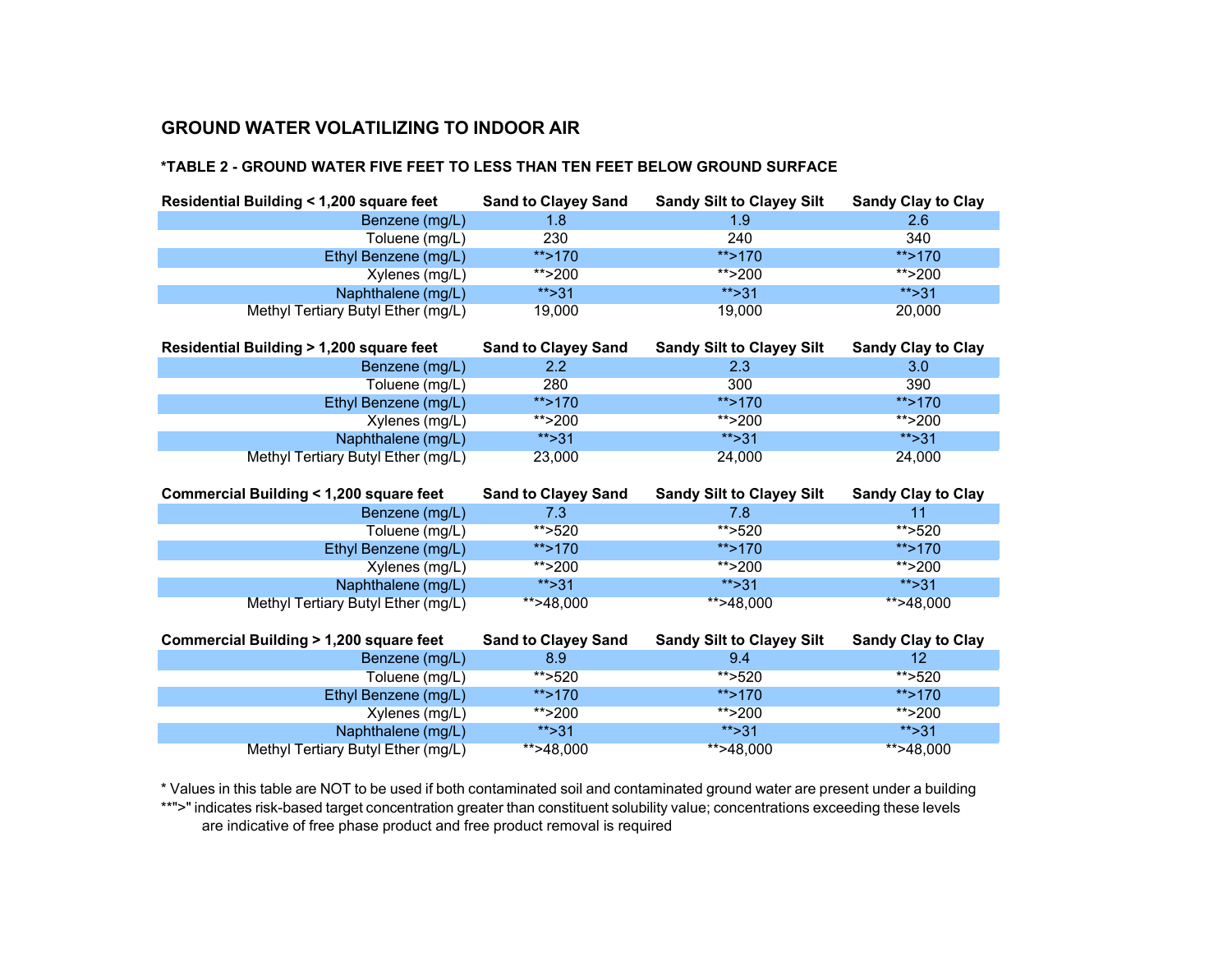#### **\*TABLE 3 - GROUND WATER TEN FEET TO LESS THAN FIFTEEN FEET BELOW GROUND SURFACE**

| Residential Building < 1,200 square feet          | <b>Sand to Clayey Sand</b> | <b>Sandy Silt to Clayey Silt</b> | <b>Sandy Clay to Clay</b> |
|---------------------------------------------------|----------------------------|----------------------------------|---------------------------|
| Benzene (mg/L)                                    | 1.8                        | 1.9                              | 3.2                       |
| Toluene (mg/L)                                    | 230                        | 250                              | 420                       |
| Ethyl Benzene (mg/L)                              | **>170                     | ** $>170$                        | $**$ >170                 |
| Xylenes (mg/L)                                    | ** $>200$                  | ** $>200$                        | ** $>200$                 |
| Naphthalene (mg/L)                                | ** $>31$                   | ** $>31$                         | ** $>31$                  |
| Methyl Tertiary Butyl Ether (mg/L)                | 19,000                     | 20,000                           | 21,000                    |
| Residential Building > 1,200 square feet          | <b>Sand to Clayey Sand</b> | <b>Sandy Silt to Clayey Silt</b> | <b>Sandy Clay to Clay</b> |
| Benzene (mg/L)                                    | 2.2                        | 2.3                              | 3.6                       |
| Toluene (mg/L)                                    | 280                        | 300                              | 470                       |
| Ethyl Benzene (mg/L)                              | **>170                     | ** $>170$                        | **>170                    |
| Xylenes (mg/L)                                    | **>200                     | ** $>200$                        | ** $>200$                 |
| Naphthalene (mg/L)                                | ** $>31$                   | ** $>31$                         | ** $>31$                  |
| Methyl Tertiary Butyl Ether (mg/L)                | 24,000                     | 24,000                           | 25,000                    |
| <b>Commercial Building &lt; 1,200 square feet</b> | <b>Sand to Clayey Sand</b> | <b>Sandy Silt to Clayey Silt</b> | <b>Sandy Clay to Clay</b> |
| Benzene (mg/L)                                    | 7.3                        | 8.0                              | 13                        |
|                                                   |                            |                                  |                           |
| Toluene (mg/L)                                    | **>520                     | ** $>520$                        | **>520                    |
| Ethyl Benzene (mg/L)                              | **>170                     | ** $>170$                        | $**$ >170                 |
| Xylenes (mg/L)                                    | ** $>200$                  | ** $>200$                        | ** $>200$                 |
| Naphthalene (mg/L)                                | ** $>31$                   | ** $>31$                         | ** $>31$                  |
| Methyl Tertiary Butyl Ether (mg/L)                | $*$ >48,000                | **>48,000                        | **>48,000                 |
| Commercial Building > 1,200 square feet           | <b>Sand to Clayey Sand</b> | <b>Sandy Silt to Clayey Silt</b> | <b>Sandy Clay to Clay</b> |
| Benzene (mg/L)                                    | 8.9                        | 9.6                              | 15                        |
| Toluene (mg/L)                                    | ** $>520$                  | ** $>520$                        | ** $>520$                 |

Xylenes (mg/L) \*\*>200 \*\*>200 \*\*>200 Naphthalene (mg/L) \*\*>31 \*\*>31 \*\*>31 Methyl Tertiary Butyl Ether (mg/L)

\* Values in this table are NOT to be used if both contaminated soil and contaminated ground water are present under a building \*\*">" indicates risk-based target concentration greater than constituent solubility value; concentrations exceeding these levels are indicative of free phase product and free product removal is required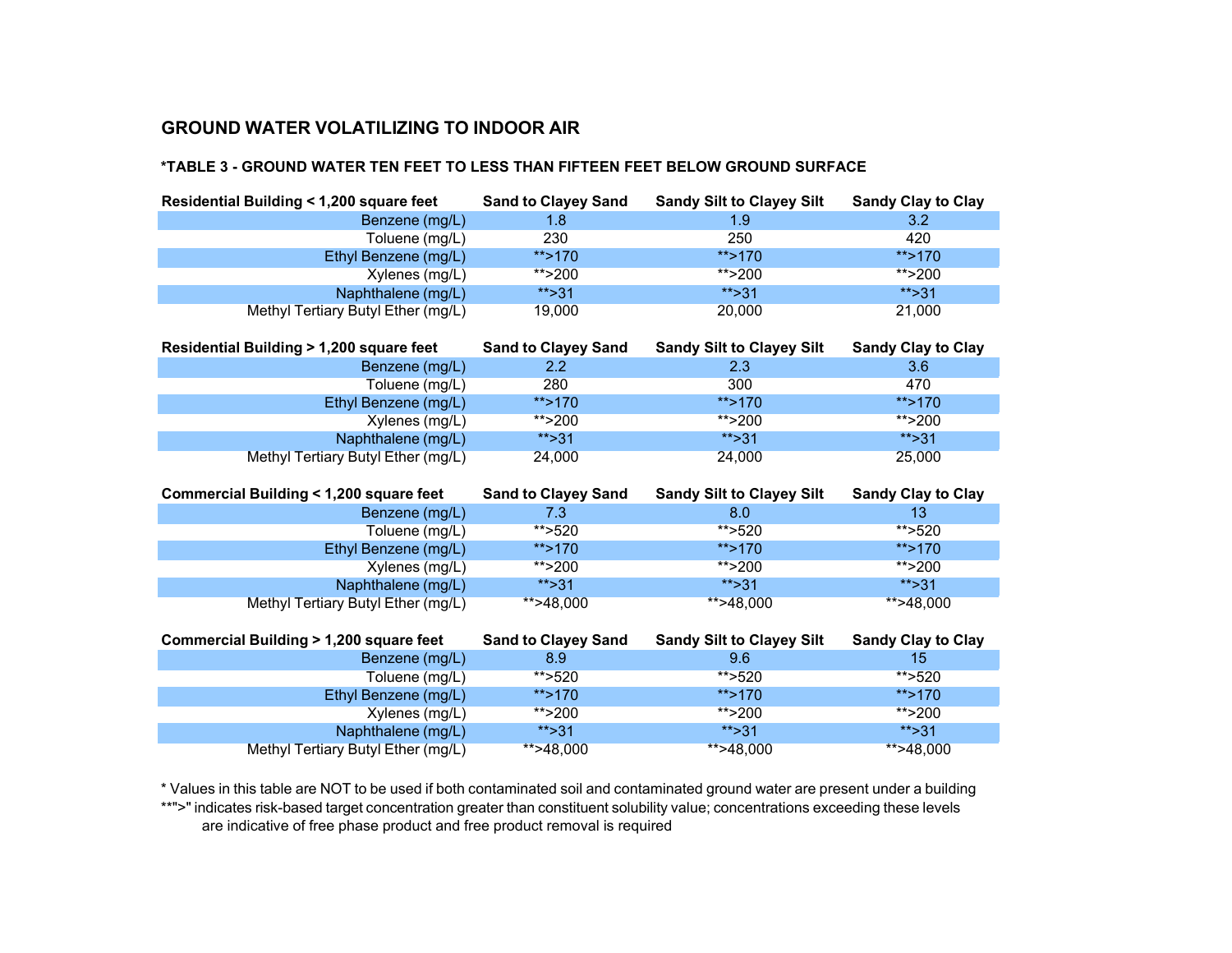#### **\*TABLE 4 - GROUND WATER FIFTEEN FEET TO LESS THAN TWENTY FEET BELOW GROUND SURFACE**

| Residential Building < 1,200 square feet          | <b>Sand to Clayey Sand</b> | <b>Sandy Silt to Clayey Silt</b> | <b>Sandy Clay to Clay</b> |
|---------------------------------------------------|----------------------------|----------------------------------|---------------------------|
| Benzene (mg/L)                                    | 1.8                        | 2.0                              | 3.8                       |
| Toluene (mg/L)                                    | 230                        | 260                              | 490                       |
| Ethyl Benzene (mg/L)                              | **>170                     | **>170                           | **>170                    |
| Xylenes (mg/L)                                    | ** $>200$                  | ** $>200$                        | ** $>200$                 |
| Naphthalene (mg/L)                                | ** $>31$                   | ** $>31$                         | ** $>31$                  |
| Methyl Tertiary Butyl Ether (mg/L)                | 19,000                     | 20,000                           | 22,000                    |
| Residential Building > 1,200 square feet          | <b>Sand to Clayey Sand</b> | <b>Sandy Silt to Clayey Silt</b> | <b>Sandy Clay to Clay</b> |
| Benzene (mg/L)                                    | $2.2^{\circ}$              | 2.4                              | 4.2                       |
| Toluene (mg/L)                                    | 280                        | 310                              | **>520                    |
| Ethyl Benzene (mg/L)                              | **>170                     | ** $>170$                        | ** $>170$                 |
| Xylenes (mg/L)                                    | ** $>200$                  | ** $>200$                        | ** $>200$                 |
| Naphthalene (mg/L)                                | **>31                      | ** $>31$                         | ** $>31$                  |
| Methyl Tertiary Butyl Ether (mg/L)                | 24,000                     | 25,000                           | 26,000                    |
| <b>Commercial Building &lt; 1,200 square feet</b> | <b>Sand to Clayey Sand</b> | <b>Sandy Silt to Clayey Silt</b> | <b>Sandy Clay to Clay</b> |
| Benzene (mg/L)                                    | 7.3                        |                                  | 16                        |
|                                                   |                            | 8.1                              |                           |
| Toluene (mg/L)                                    | **>520                     | ** $>520$                        | ** $>520$                 |
| Ethyl Benzene (mg/L)                              | **>170                     | $**$ >170                        | ** $>170$                 |
| Xylenes (mg/L)                                    | **>200                     | ** $>200$                        | ** $>200$                 |
| Naphthalene (mg/L)                                | ** $>31$                   | ** $>31$                         | ** $>31$                  |
| Methyl Tertiary Butyl Ether (mg/L)                | **>48,000                  | **>48,000                        | **>48,000                 |
| <b>Commercial Building &gt; 1,200 square feet</b> | <b>Sand to Clayey Sand</b> | <b>Sandy Silt to Clayey Silt</b> | <b>Sandy Clay to Clay</b> |
| Benzene (mg/L)                                    | 8.9                        | 9.8                              | 17                        |
| Toluene (mg/L)                                    | ** $>520$<br>**>170        | ** $>520$<br>**>170              | **>520<br>**>170          |

Xylenes (mg/L) \*\*>200 \*\*>200 \*\*>200 Naphthalene (mg/L) \*\*>31 \*\*>31 \*\*>31 Methyl Tertiary Butyl Ether (mg/L)

\* Values in this table are NOT to be used if both contaminated soil and contaminated ground water are present under a building \*\*">" indicates risk-based target concentration greater than constituent solubility value; concentrations exceeding these levels are indicative of free phase product and free product removal is required